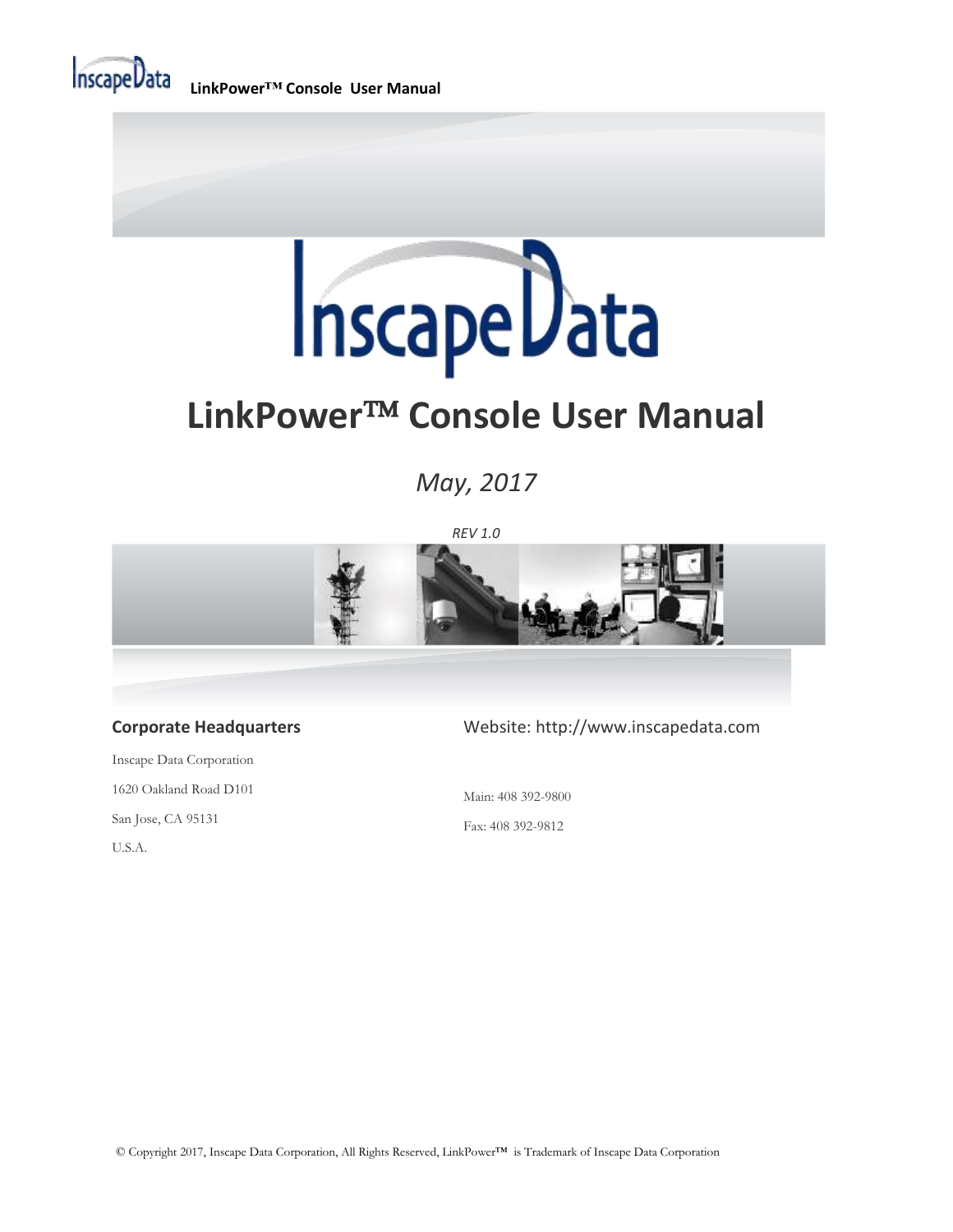**InscapeData** 

### ConsoleConnection

The connection to the console is accessed through the DB-9 RJ-45 connector on the switch console port. This interface provides access to the commands the switch can interpret and is called the Command Line Interface (or CLI). This interface can be accessed by attaching a VT100 compatible terminal or a PC running a terminal emulation program to the console port on the Magnum 6K family of switches.

USB to serial adapters are also available for laptops or computers that do not native serial ports but have access to USB ports.

The interface through the console or the Console Management Interface (or CMI) enables you to reconfigure the switch and to monitor switch status and performance.

Once the switch is configured with an IP address, the Command Line Interface (or CLI) is also accessible using telnet as well as the serial port. Access to the switch can be either through the console interface or remotely over the network.

The Command Line Interface (CLI) enables local or remote unit installation and maintenance.

### Console Setup

Connect the console port on the switch to the serial port on the computer using the serial cable listed above. The settings for the HyperTerminal software emulating a VT100 are shown in Figure 1 below. Make sure the serial parameters are set as shown (or bps = 115200,

data bits=8, parity=none, stop bits=1, flow control=none).

For your reference, a free and popular console port tool, called PuTTY, can be found on the Internet, <https://www.chiark.greenend.org.uk/~sgtatham/putty/latest.html>

**DISCLAIMER: Any links to third-party software available on this Manual are provided "as is" without warranty of any kind, either expressed or implied and such software is to be used at your own risk.**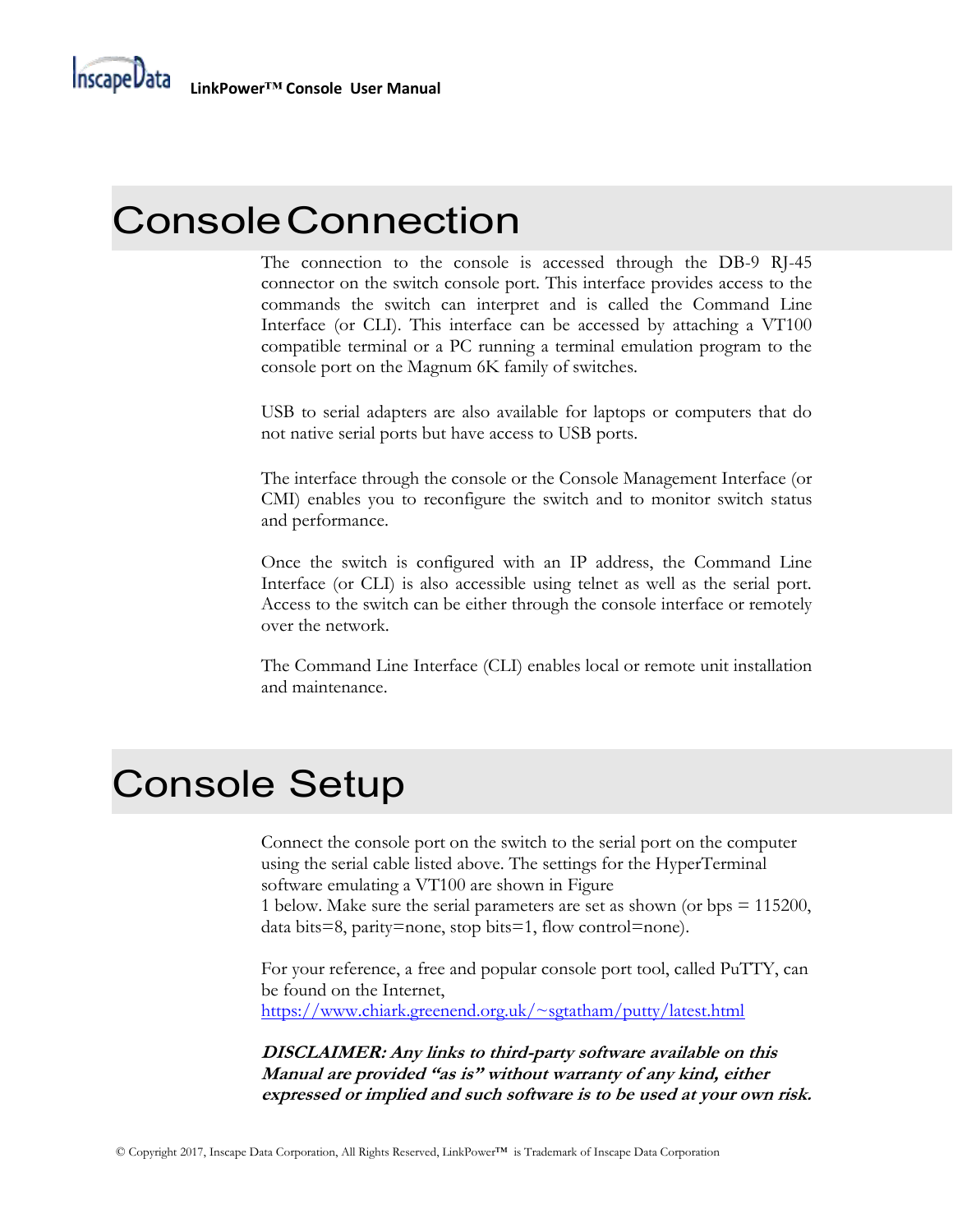

|                                                              |                                                          | <b>CO B MASSA</b> |  |
|--------------------------------------------------------------|----------------------------------------------------------|-------------------|--|
| Uart Setting<br>PortNess<br>BandSate<br>Databits<br>Stepšita | 定期<br>115200<br><b>SOF</b><br>ä<br><b>Witness</b><br>One | ۳<br>t<br>٠<br>۷  |  |
| <b>Furity</b><br>12.14<br>Open                               | <b>Fone</b><br>Cascal.                                   | ٠                 |  |

**FIGURE 1** *–* HyperTerminal screen showing the serial settings

Using Windows Hardware Manager to configure USB port as COM port: